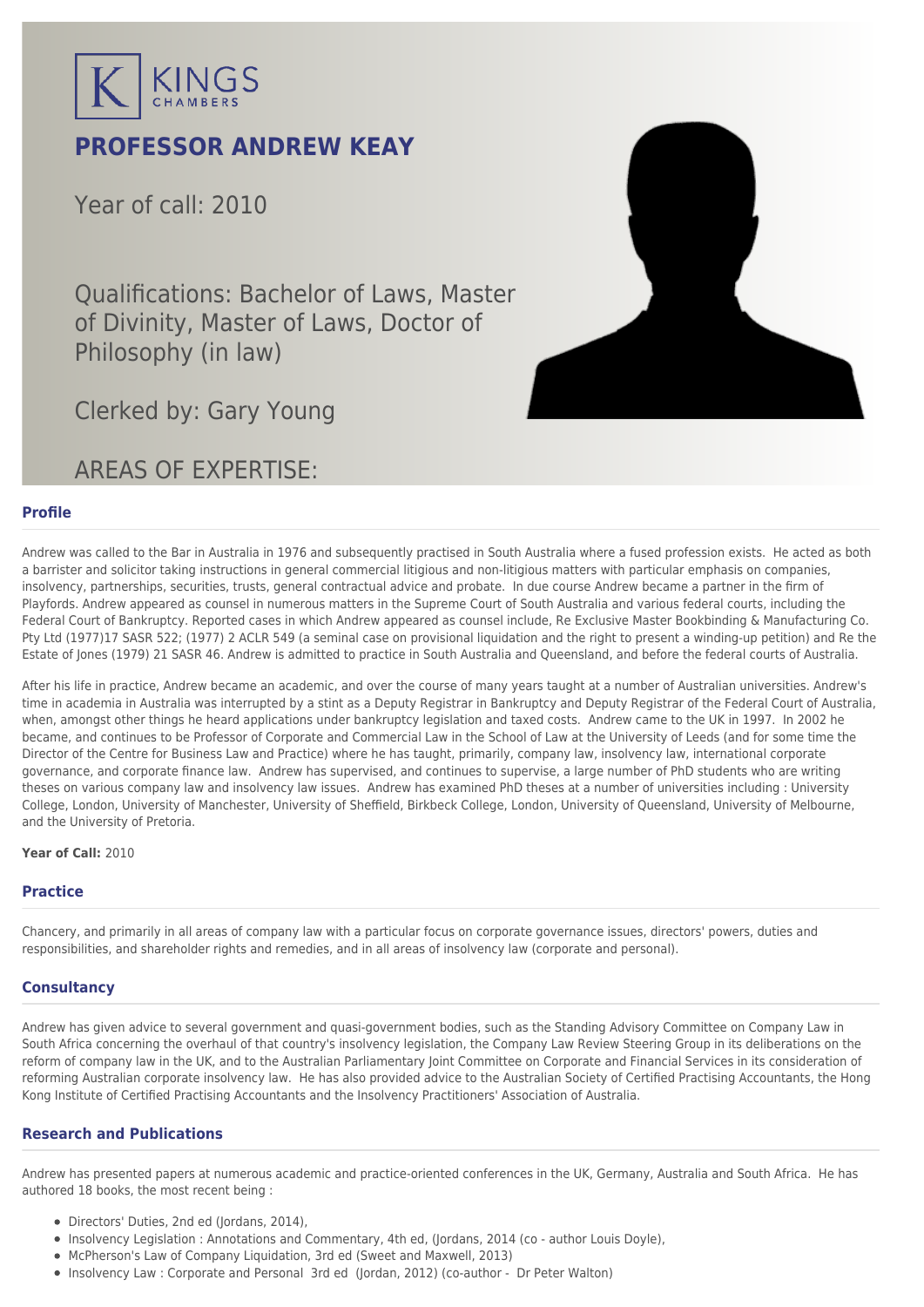- The Enlightened Shareholder Value Principle and Corporate Governance (Routledge, 2012)
- The Corporate Objective, Edward Elgar, 2011
- Company Directors' Responsibilities to Creditors, (Routledge-Cavendish, 2007).

As well as contributing chapters to 15 books, Andrew has had published over 150 articles in various academic journals(a selection is set out below) such as, in the UK, the Law Quarterly Review, Modern Law Review, Cambridge Law Journal, Journal of Business Law, Legal Studies, Lloyds Maritime and Commercial Law Quarterly, Journal of Corporate Law Studies, Northern Ireland Legal Quarterly, International Insolvency Review, European Business Organization Law Review and the Common Law World Review, and in more practically-oriented journals, such as The Company Lawyer, The Insolvency Lawyer, Insolvency Intelligence, Insolvency Law and Practice, Civil Justice Quarterly, Corporate Rescue and Insolvency, Company and Securities Law Journal, Canadian Business Law Journal and the Australian Business Law Review. He has also published numerous articles in the United States, Germany, Australia, Canada, the Netherlands and South Africa.

#### **A selection of Andrew's articles are:**

"Directors' Duties and Creditors' Interests" (2014) 130 Law Quarterly Review 443-472

"The Public Enforcement of Directors' Duties : A Normative Inquiry" (2014) 43 Common Law World Review 89-119.

"Comply or Explain in Corporate Governance Codes : In Need of Greater Regulatory Oversight?" (2014) 34 Legal Studies 279-304

"Wrongful trading : problems and proposals" (2014) 65 Northern Ireland Legal Quarterly 63-79.

"An Assessment of Private Enforcement Actions for Directors' Breaches of Duty" (2014) 33 Civil Law Quarterly 76-92.

"The Authorising of Directors' Conflicts of Interests : Getting a Balance?" (2012) 12 Journal of Corporate Law Studies 129-162.

"Risk, Shareholder Pressure and Short-termism in Financial Institutions. Does Enlightened Shareholder Value Offer a Panacea?" (2011) 5 (6) Law and Financial Markets Review 435-448

"Good Faith and Directors' Duty to Promote the Success of their Company" (2011) 32 The Company Lawyer 138-143.

"The Prescribed Part : Sharing Around the Company's Funds" (2011) 24 (6) Insolvency Intelligence 81-85.

"The Office-Holder's Delivery Up Power and the Recovery of Debts" [2011] 4 Corporate Rescue and Insolvency 3-6.

"Derivative Proceedings in a Brave New World for Company Management and Shareholders" [2010] Journal of Business Law 151-178 (co-author - Ms J. Loughrey).

"Office-holders and the Duty to Promote the Success of the Company" (2010) 23 Insolvency Intelligence 133-138

"Litigation Expenses in Liquidations" (2009) 22 Insolvency Intelligence 113-116 .

"Ascertaining the Corporate Objective : An Entity Maximisation and Sustainability Model" (2008) 71 Modern Law Review 663-698.

"Something Old, Something New, Something Borrowed : An Analysis of the New Derivative Action Under the Companies Act 2006" (2008) 124 Law Quarterly Review 469-500 (with Ms Joan Loughrey).

"The Duty of Directors to Exercise Independent Judgment" (2008) 29 Company Lawyer 290-296.

"Can Derivative Proceedings be Commenced When a Company is in Liquidation?" (2008) 21 Insolvency Intelligence 49-55.

"Company Directors Behaving Poorly : Disciplinary Options for Shareholders" [2007] Journal of Business Law 656-682.

"Section 172(1): An Interpretation and Assessment" (2007) 28 Company Lawyer 106-110

"Enlightened shareholder value, the reform of the duties of company directors and the corporate objective" [2006] Lloyds Maritime and Commercial Law Quarterly 335-361.

"Wrongful Trading and the Point of Liability" (2006) 19 Insolvency Intelligence 132-134

"Fraudulent Trading : The Intent to Defraud Element" (2006) 35 Common Law World Review 121-134.

"Formulating a Framework for Directors' Duties to Creditors : An Entity Maximisation Approach" (2005) 64 Cambridge Law Journal 614-646.

"Wrongful Trading and the Liability of Company Directors : A Theoretical Perspective" (2005) 25 Legal Studies 431-461.

"What Future for Liquidation in Light of the Enterprise Act Reforms?" [2005] Journal of Business Law 143-158.

"Making Company Directors Liable : A Comparative Analysis of Wrongful Trading in the United Kingdom and Insolvent Trading in Australia" (2005) 14 International Insolvency Review 27-55 (with Michael Murray).

"W[h]ither American Cyanamid?: Interim Injunctions in the Twenty-First Century" (2004) 23 Civil Justice Quarterly 132-150.

"Another Way of Skinning the Cat : Enforcing Directors' Duties to Creditors" (2004) 17 Insolvency Intelligence 1-9.

"Directors' Duties to Creditors : Contractarian Concerns Relating to Efficiency and Over-Protection of Creditors" (2003) 66 Modern Law Review 665-699.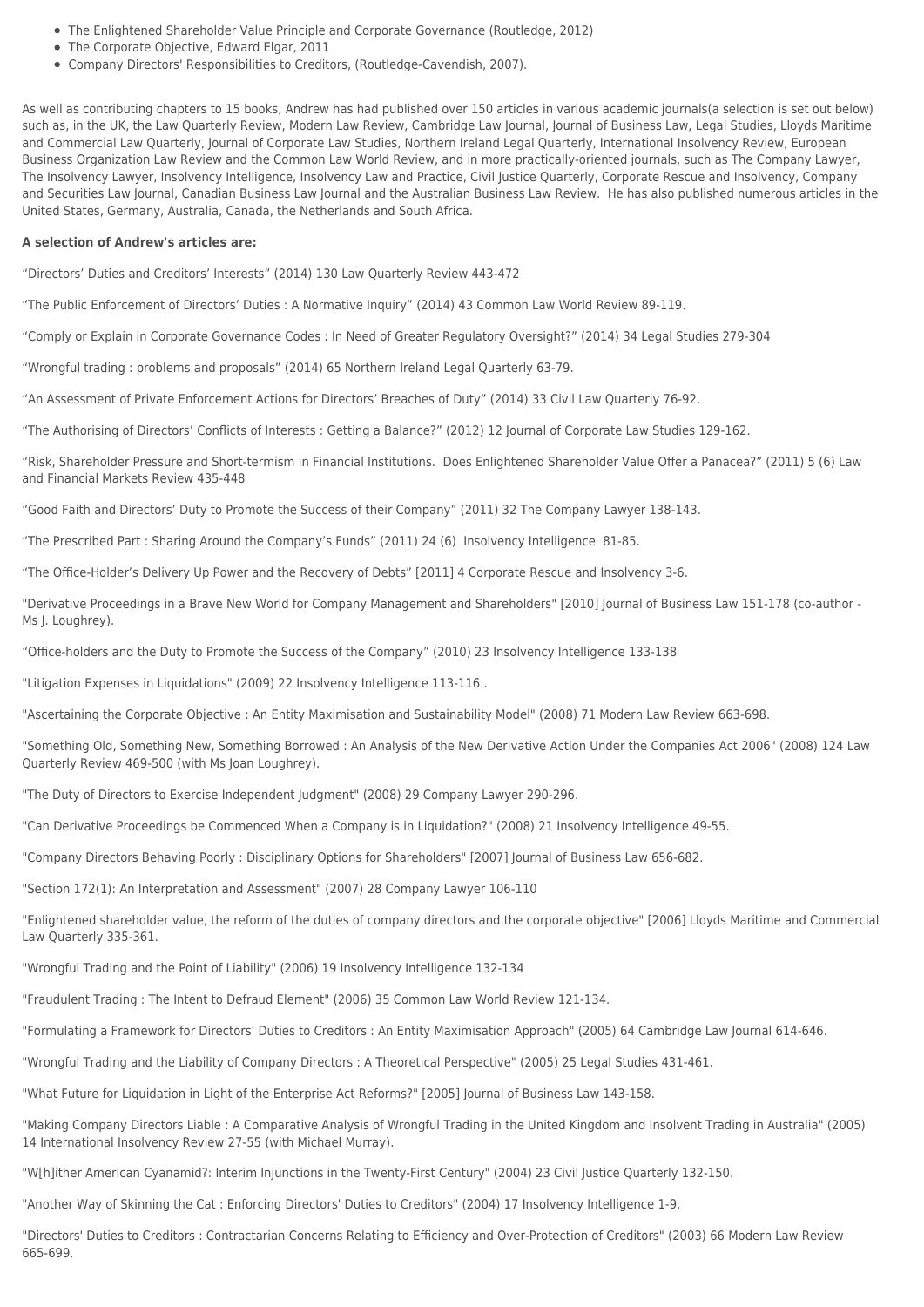"Transactions Defrauding Creditors : The Problem of Purpose Under Section 423 of the Insolvency Act" [2003] The Conveyancer and Property Lawyer 272-288.

"Directors Taking into Account Creditor Interests" (2003) 24 Company Lawyer 300-306

"The Duty of Directors to Take Into Account Creditors' Interests : Has It Any Role to Play?" [2002] Journal of Business Law 379-410.

"Pursuing the Resolution of the Funding Problem in Insolvency Litigation" [2002] Insolvency Lawyer 90-98.

"The Director's Duty to Take into Account the Interests of Company Creditors : When is it Triggered?" (2001) 25 Melbourne University Law Review 315-339.

"Dispositions of Company Property Post-Presentation of Winding-up Petitions and the Plights of Banks" [2001] Restitution Law Review 86-93.

"Disputing Debts Relied On By Petitioning Creditors Seeking Winding Up Orders" (2001) 22 Company Lawyer 40-46.

"Claims for Malicious Presentation : The Peril Lurking on the Sidelines for Petitioning Creditors" [2001] Insolvency Lawyer 136-144.

"Insolvency and Environmental Principles : A Case Study in a Conflict of Public Interests" (2001) 3 Environmental Law Review 90-112 (with Dr Paula de Prez).

"The Pursuit of Legal Proceedings Against Dissolved Companies" [2000] Journal of Business Law 406-421.

"The Supervision and Control of Liquidators" [2000] The Conveyancer and Property Lawyer 295-306.

"The Recovery of Voidable Preferences : Aspects of Restoration," [2000] Company Financial and Insolvency Law Review 1-25.

"Insolvency Law : A Matter of Public Interest?" (2000) 51 Northern Ireland Legal Quarterly 509-534.

"The Preferential Debts' Regime in Liquidation Law : In the Public Interest?" (1999) 3 Company Financial and Insolvency Law Review 84-105 (with Peter Walton).

"Public Interest Petitions" (1999) 20 Company Lawyer 296-301.

"Insolvent Companies Which are Able to Dispute Debts Owed to Petitioning Creditors : Should they be Wound Up?" (1998) 19 Company Lawyer 230-235.

"The Avoidance of Pre-Liquidation Transactions: An Anglo-Australian Comparison" [1998] Journal of Business Law 515-549.

"Preferences in Liquidation Law : A Time for a Change" (1998) 2 Company Financial and Insolvency Law Review 198-216.

"An Exposition of the Principles of Provisional Liquidation" (1998) 6 Insolvency Law Journal 19-35

"Voluntary Administrations: The Convening and Conducting of Meetings" (1996) 4 Insolvency Law Journal 9-22.

"An Examination of the Procedural Issues Relating to the Commencement of a Liquidator's Avoidance Action" (1996) 14 Company and Securities Law Journal 78-89

"The Effects of a Successful Action of a Liquidator to Avoid a Pre-Liquidation Transaction" (1996) 15 University of Tasmania Law Review 236-266.

"The Power to Extend Time to Lodge Notice of Corporate Charges" (1996) 14 Company and Securities Law Journal 136-150.

"In Pursuit of the Rationale Behind the Avoidance of Pre-Liquidation Transactions" (1996) 18 Sydney Law Review 56-86.

"Liquidators' Avoidance of Uncommercial Transactions" (1996) 70 Australian Law Journal 390-402.

"Preference Recoveries : Who is Entitled to Them?" (1996) 14 Company and Securities Law Journal 442-449,

"The Insolvency Factor in the Avoidance of Antecedent Transactions in Corporate Liquidations" (1995) 21 Monash University Law Review 305-333.

"The Parameters of Bankruptcy Examinations." (1994) 22 Australian Business Law Review 75-98.

"Awarding Legal Costs in Bankruptcy Examinations" (1993) 10 Australian Bar Review 116-122.

"To Bankrupt or Not to Bankrupt? The Question Faced By All Insolvency Advisers" (2 Parts) (1993) 1 Insolvency Law Journal 187-198 and (1994) 2 Insolvency Law Journal 13-24 (co- author - Peter Kennedy).

"International Elements in Bankruptcy Law : Problems and Solutions" (1992) 14 Adelaide Law Review 245-283.

"The Effect of the Dismissal of a Creditor's Petition on an Interim Receivership" (1990) 18 Australian Business Law Review 389-394.

"The Moratorium Provisions of the Bankruptcy Act" (1990) 20 Queensland Law Society Journal 233-237.

#### **Editorial Work**

Andrew has been, since 2005, Commonwealth Editor for Gore-Browne on Companies (Jordans) and is the former editor of the Insolvency Law Journal, a journal which he founded in 1993. He is a member of the editorial boards of International Insolvency Review and Insolvency Law Journal and was a member of the editorial board for the Insolvency Lawyer.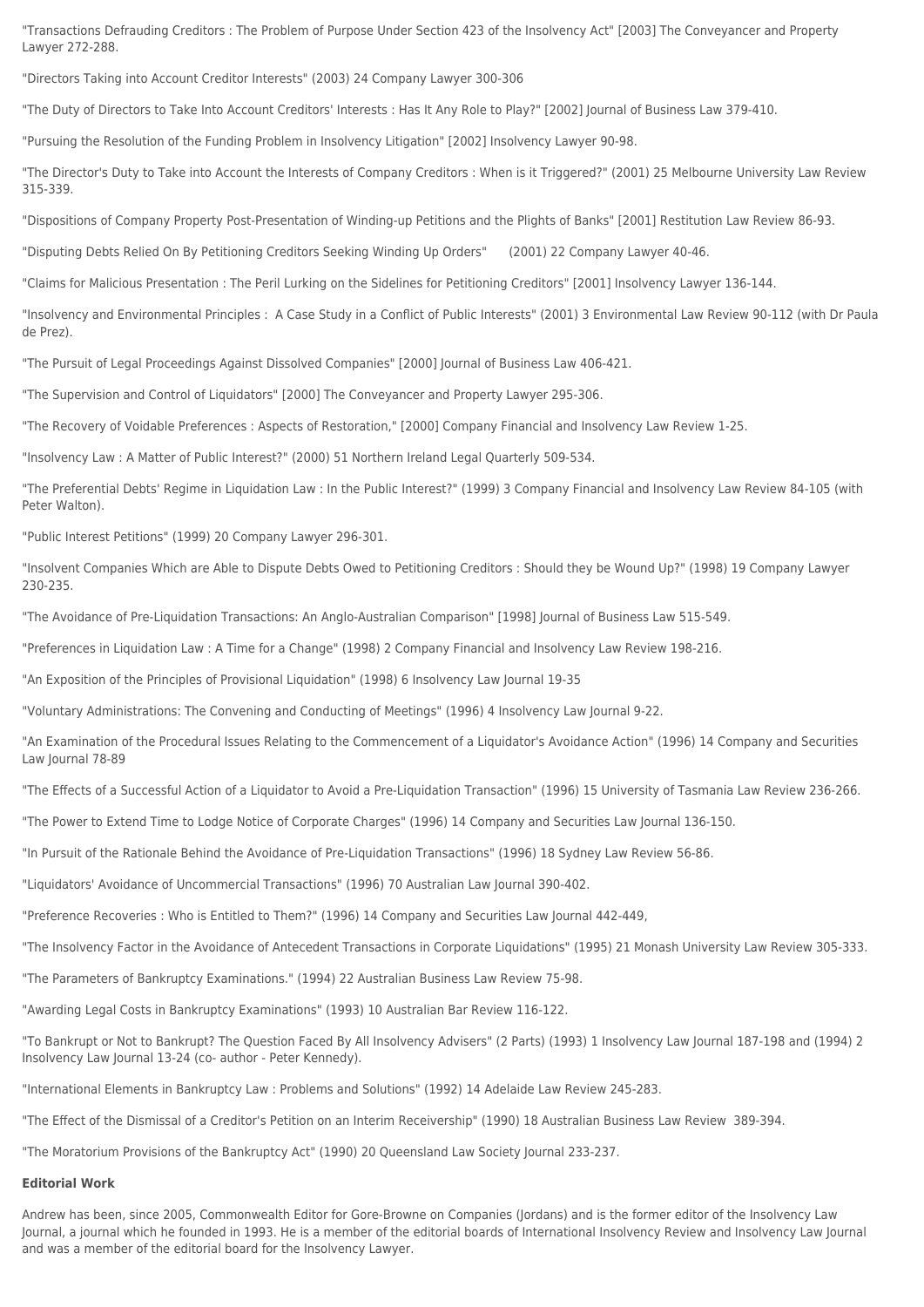#### **Judicial Citations**

Many of Andrew's published works have been cited in superior courts in the England and Wales, Scotland, Australia, Canada, New Zealand, South Africa, Singapore, Hong Kong and Samoa.

#### **Examples of appellate cases that have cited his work are:**

#### **Privy Council :**

• Countrywide Banking Corporation Ltd v Dean [1998] BCC 105 at 112.

#### **High Court of Australia:**

- Commissioner of Taxation v Linter Textiles Australia Ltd [2005] HCA 20 at [246]
- Sons of Gwalia Ltd v Margaretic [2007] HCA 1 at [57]
- David Grant & Co Pty Ltd v Westpac Banking Corp (1995) 13 ACLC 1572 at 1580.
- Air Services Australia v Ferrier (1996) 21 ACSR 1 at 34.

#### **Supreme Court of New Zealand:**

• Mana Property Trustee Ltd v James Development Ltd [2010] NZSC 124 at [10]

#### **Scottish Court of Session (Inner House):**

• McGruther v James Scott Ltd 2004 S.C. 514 at 518 (para 9)

#### **Supreme Court of Appeal in South Africa:**

• Cooper v Merchant Trade Finance Ltd 2000 (3) SA 1009.

#### **Court of Appeal of New Zealand:**

• Dunphy and Shephard v Sleepyhead Manufacturing Co Ltd [2007] NZCA 241 at [22].

#### **Court of Appeal of Singapore:**

• Pacific Recreation Pte Ltd v S Y Technology Inc [2008] SGCA 1 at [19]

• Coperatieve Centrale Raiffeisen-Boerenleenbank BA (trading as Rabobank International, Singapore Branch) v Jurong Technologies Industrial Corp Ltd (under judicial management) - [2011] SGCA 48 at para 47.

• The Royal Bank of Scotland NV (formerly known as ABN Amro Bank NV) and others v TT International Ltd and another appeal - [2012] SGCA 9 at [76]

#### **Hong Kong Court of Final Appeal:**

• Nam Tai Electronics Inc v Price Waterhouse Coopers [2008] HKCFA FACV No. 1 at [68].

#### **Hong Kong Court of Appeal:**

• Moulin Global Eyecare Holdings Ltd v Lee [2012] HKCA 537 at [32].

#### **New South Wales Court of Appeal:**

- Distinctive FX 9 Pty Limited v Statewide Developments Pty Limited [2012] NSWCA 393 at [12].
- Hall v Poolman [2009] NSWCA 64 at [144], [145].
- Fuji Xerox Australia Pty Ltd v Tolcher [2004] NSWCA 284 at [14]
- Keith William Skinner v Jeogla Pty Ltd & ors [2001] NSWCA 15 at [20]
- Helou v Mulligan Pty Ltd [2003] NSWCA 92 at [15] and [29]
- Deputy Commissioner of Taxation v Dick [2007] NSWCA 190 at [87].
- BP Australia Ltd v Brown [2003] NSWCA 216 at [92] and [108].
- Keith Smith East West Transport Pty Ltd v ATO [2002] NSWCA 264 at [33]
- Kirwan v Cresvale Far East Ltd [2002] NSWCA 395 at [130].

#### **Victorian Court of Appeal:**

- Dye & Co v Peninsula Hotels Pty Ltd [1999] 17 ACLC 954 at [31]
- McKern & Ors v The Minister administering the Mining Act 1978 (WA) [2010] VSCA 140 at [105].

## **Western Australia Court of Appeal:**

- Westpac Banking Corporation v The Bell Group Ltd (in liq) (No3) [2012] WASCA 157 at [772] and [793].
- Boys & Ors v Peter Raymond Quigley (As Receiver and Manager of Geneva Finance Ltd) [2002] WASCA 99

## **Queensland Court of Appeal:**

- Mier & Jonsson v F N Management P/L & Ors [2005] QCA 408 at [15].
- Elfic Ltd & Ors v Macks & Ors [2001] QCA 219 at [138].

## **Full Court of the Federal Court of Australia:**

- Capital Finance Australia Ltd v Tolcher [2007] FCFAC 185
- Lawman v Queensland Building Services Authority [1999] FCA 1781 at [23].

## **Examples of cases at first instance (in superior courts) that have cited Andrew's work are:**

## **High Court of England and Wales:**

- Rawnsley v Weatherall Green and Smith North Ltd [2009] EWHC 2482 (Ch) at [71]-[72].
- Vertex Trading SARL v Infinity Holdings [2009] EWHC 461 (Ch) at [8].
- Re OMP Leisure Ltd [2008] BCC 67 at 68.
- Re Cheyne Finance plc [2007] EWHC 2402 (Ch) at [38]
- Re Collins & Aikman Europe SA Collins [2006] EWHC 1343 (Ch) at [15].
- Unadkat and Co (Accountants) Ltd v Bhardwaj [2006] EWHC 2785 (Ch); [2007] BCC 452 at [7], [8];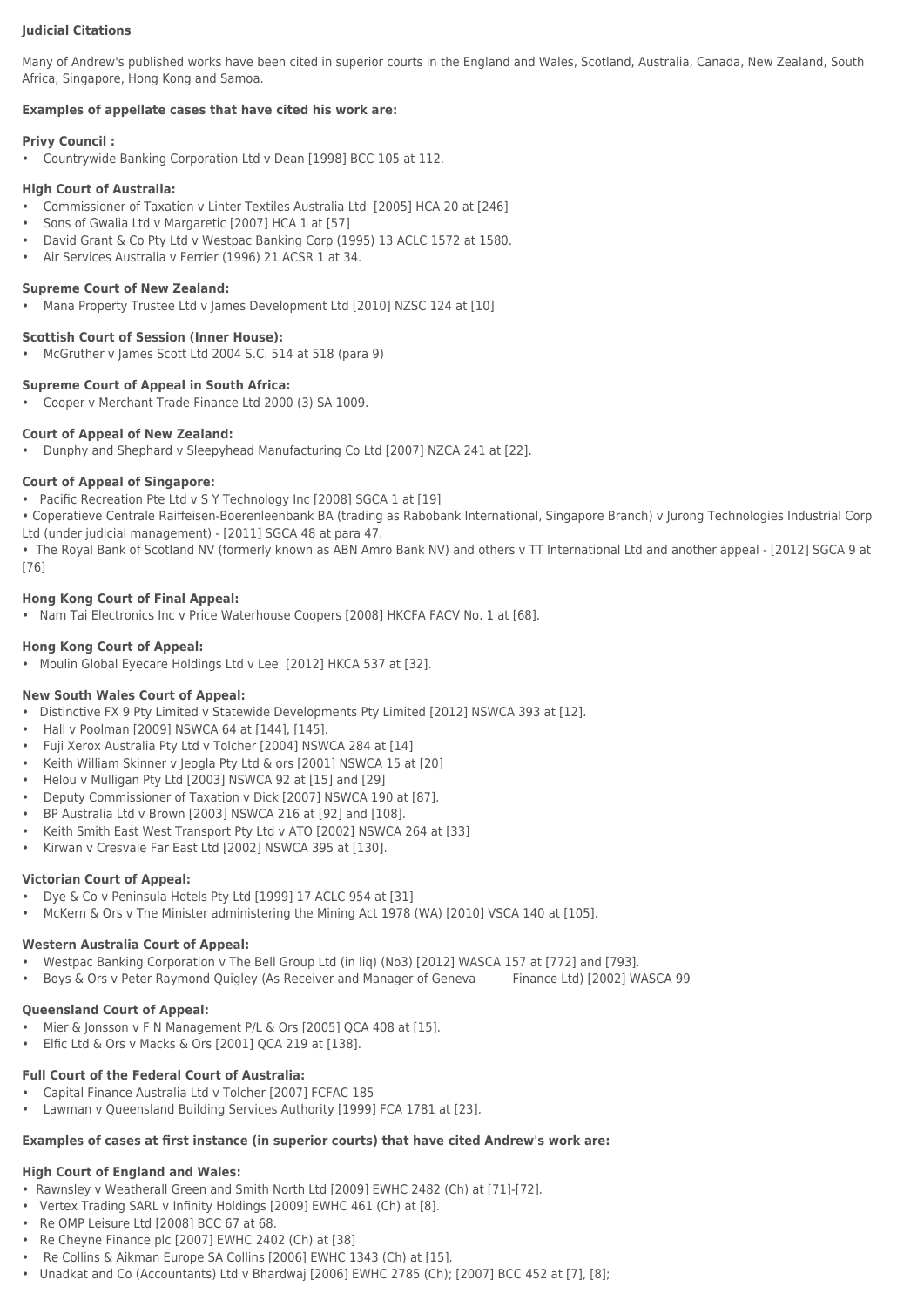- Re Prestige Grindings Ltd [2005] EWHC 3076 (Ch); [2006] 1 BCLC 440 at [16]
- Colt Telecom Group Plc, Re [2002] EWHC 2815 (Ch) at [66]-[67].

## **Scottish Court of Session (Outer House):**

- MacPlant services Ltd v Contract Lifting Services (Scotland) Ltd [2008] CSOH 158; 2009 S.C. 125 at [64].
- Eastford Ltd v Gillespie [2010] CSOH 132 at [22].

## **High Court of New Zealand:**

- Sleepyhead Manufacturing Co Ltd v Dunphy and Shephard [2006] NZHC 125 at [29]
- Orion International Limited (in liq) v Horne [2009] NZHC 2458 at [16] and [24].
- Petterson v Gothard no.3 [2012] NZHC 666 at [52]
- Walker v Gibbston Water Services Limited [2013] NZHC 2933 at [81]

## **Ontario Superior Court of Justice:**

- Re Air Canada (2004) Can LII 34416; 2 C.B.R. (5th) 4 at [10].
- Millgate Financial Corp Ltd v BCED Holdings Ltd (2003) Can LII 39497; 47 C.B.R. (4th) 278 at [88].

## **Supreme Court of Singapore - High Court:**

- Fustar Chemicals Ltd v Liquidator of Fustar Chemicals Pte Ltd [2008] SGHC 198 at [35].
- Jurong Shipyards Pte Ltd v BNP Paribas [2008] SGHC 86 at [37]
- Deldar Tony Singh and another v Rajinder Singh and others [2012] SGHC 268 at [19].

## **Hong Kong Court of First Instance:**

- Elite Construction Company v City Top Engineering Ltd (2006) HKCFI 344 at [24].
- Re Orient Power Holdings Ltd [2007] HKCFI HCCW 191/2007; [2009] BCC 452 at [26].
- Agifel International Ltd v James Wardell [2003] HKCFI 166 at [18]
- Re Pinemill Co Ltd v Lai Hong San [2002] HKCFI 221 at [60] and [63]
- Re Universal Dockyard Ltd [2003] HKCFI 524 HCCW000663 at [25].
- Re Cheery City Contractors Ltd [2004] HKCFI 336 HCCW000896 at [40];
- Re Jinro (HK) International Ltd [2003] HKCFI 444 at [69]
- Cargo Services Ltd v Hundred Honest Ltd [2003] HKCFI 823 at [124].

## **Federal Court of Australia:**

- Re United Investments Trust (in liq) [2013] FCA 635 at [24].
- Kazar, in the matter of Frontier Architects Pty Limited (in liq) [2010] FCA 1381 at [17].
- Gould v Companies Auditors and Liquidators Disciplinary Board [2009] FCA 475 at [209].
- J P Morgan Portfolio Services Limited v Deloitte Touche Tohmatsu [2008] FCA 433 at [7].
- Highstoke Pty Ltd v Hayes Knight GTO Pty Ltd [2007] FCA 13 at [59].
- McLellan, in the matter of The Stake Man Pty Ltd v Carroll [2009] FCA 1415 at [106].
- Pollak v Lombe [2004] FCA 362 at [14]
- Motor Group Australia Pty Limited (Administrators Appointed) (ACN 101 051 101) [2005] FCA 985 at [11]
- Re Irene Aeckerle; Ex p Ci nco Holdings Pty Ltd [1996] FCA 933
- Condon v Watson [2009] FCA 11 at [68].

## **New South Wales Supreme Court:**

- Re SCW Pty Ltd [2013] NSWSC 578 at [12].
- Jones v Hirst [2013] NSWSC 163
- In the matter of Employ (No 96) Pty Limited (in liquidation) [2013] NSWSC 61 at para 62.
- In the matter of Free Wesleyan Church of Tonga in Australia Inc (administrators appointed) Phoenix Lacquers & Paints Pty Limited v Free
- Wesleyan Church of Tonga in Australia Inc (administrators appointed) & Ors [2012] NSWSC 214 at [18].
- Campbell Street Theatre Pty Ltd (receiver and manager appointed) (in liquidation) & Ors v Commercial Mortgage Trade Pty Ltd & Anor [2012] NSWSC 669 at [16].
- 
- Cussen v Sultan [2009] NSWSC 1114 at [19].
- Re Mendarma Pty Ltd (No2) [2007] NSWSC 99 at [26]
- BL GY International Co Ltd v Hypec Electronics Pty Ltd (in liq) [2008] NSWSC 856 at [46]
- Lewis v Doran [2004] NSWSC 608 at [101]
- The Application of Vouris and Godfrey ([2004] NSWSC 384 at para 13).
- Tolcher v National Australia Bank [2004] NSWSC 6 at [14]
- Macks v Valamios Produce [2003] NSWSC 993 at [14]
- Melluish v Underwood Development Pty Ltd [2004] NSWSC 429 at [15].
- Re HIH Casualty Pty Ltd (2002) NSWSC 1036 at [10]
- Anderson v Palmer (2002) NSWSC 192 at [33]
- Perpetual Nominees v Masri Apartments [2004] NSWSC 551 at [56]
- Deputy Commissioner of Taxation v Lencal Excavations Pty Ltd (in liq) [2004] NSWSC 783 at [20]
- Re ACN 003 671 387 [2004] NSWSC 368 at [39]
- Allstate Exploration v Batepro ([2004] NSWSC 261 at [22]
- Brightwell v RFB Holdings Ltd (2003) NSWSC 7 at [61]
- Australian Securities and Investments Commission v Rich [2005] NSWSC 417 at [270].
- White v Baycorp Advantage Business Information Services Ltd [2006] NSWSC 441 at [116].
- Green v Chiswell Furniture Pty Ltd [1999] NSWSC 608 at [14]
- Cashflow Finance v Westpac COD Factors [1999] NSWSC 671 at [574]
- Brown v DML Resources No.2 [2001] NSWSC 590 at [29]
- Sutherland v Dexion Pty Ltd (2003) NSWSC 24 at [24].

• John Raymond Gibbons & Anor as official liquidators of Deemah Marble & Granite Pty Ltd (in liq) v Deputy Commissioner of Taxation [2003] NSWSC 936 at [20]